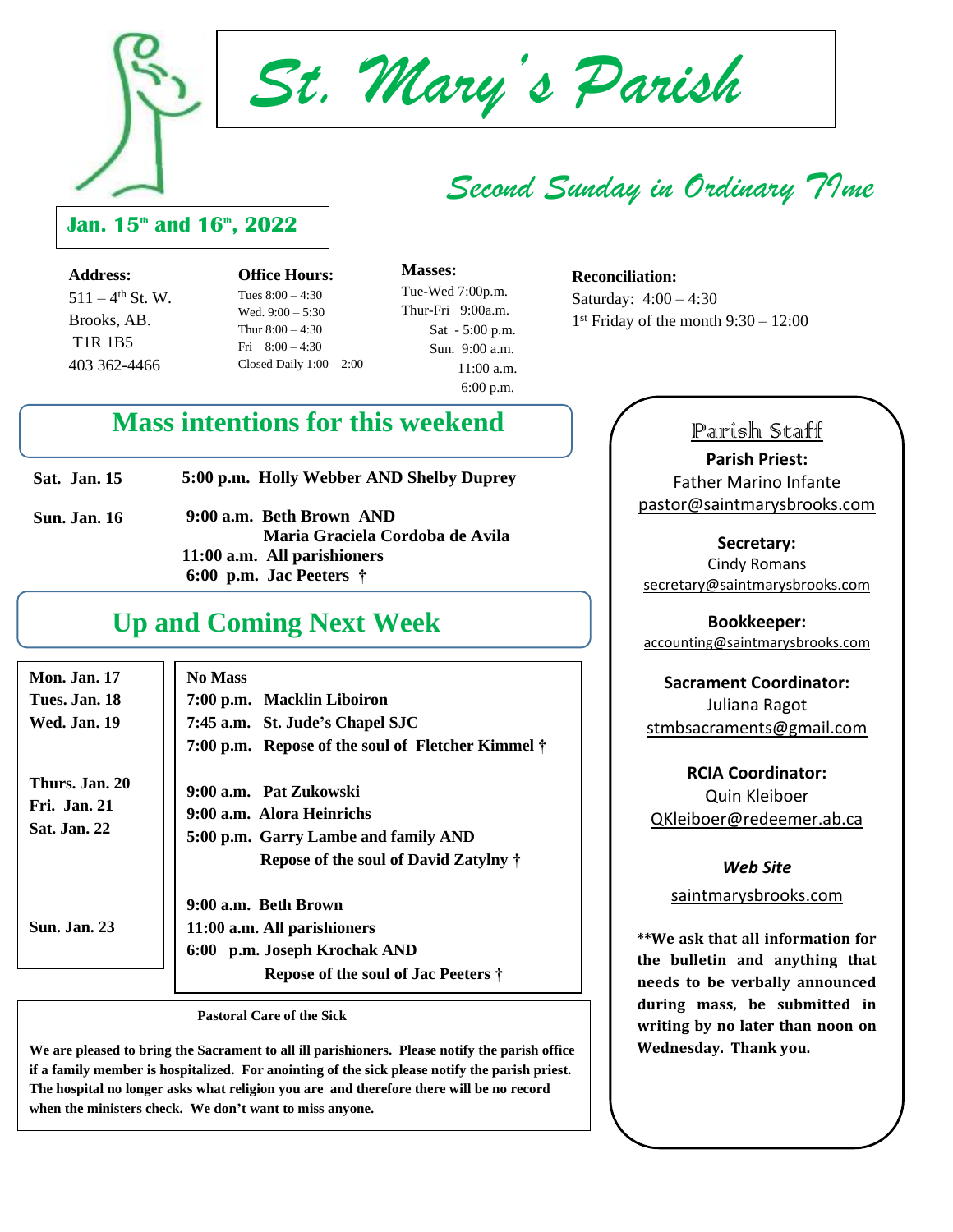### **MINISTRIES FOR THE WEEKEND** Jan. 22<sup>-4</sup> and 23<sup>-4</sup>,2022

#### Greefers:

5:00 pm Jim & Wendy 9:00 am - Stewart & Lenita 11:00am - Wagner family 6:00 pm - Paragas family

#### **Ushers:**

5:00 pm Randy/Sylvia 9:00 am Earl 11:00am - Luka 6:00 pm - Teresa/Cindy

#### **Sacristan**

5:00 pm Mary Ann  $9:00$  am  $-$  Danny 11:00 am - Joeven 6:00 pm - Florence

#### Audio/Video:

5:00 pm  $9:00 \text{ am} 11:00am 6:00$  pm  $-$ 

#### Lectors:

5:00 pm Kim/Karen 9:00 am Bev/Pat 11:00am Chris/Kristina 6:00 pm Kim/Denise

#### **Eucharistic Ministers:**

5:00 pm  $9:00am 11:00am 6:00$ pm $-$ 

#### **ALTAR SERVERS:**

5:00 pm Spencer, Harper 9:00am - Lexi. Felicity 11:00am- Ruby, Rob, William 6:00 pm- Alphonso, Agatha, Ryeley

Music:

 $5:00$  pm 9:00am -

 $11:00am -$ 

6:00 pm-

Please find a replacement if you are unable to fulfill your scheduled duties.

Welcome to our Parish Family New parishioners are warmly welcomed to our faith community. Please visit us at the parish office and register as a new member of our parish. **Sacrament of Marriage** Arrangements should be made at least six months in advance by calling for an appointment with the Parish Priest. The six months' notice is required to insure the proper paperwork can be finalized and guaranteed. There will be no exceptions. A marriage preparation course is mandatory in our Diocese. **Sacrament of Baptism** Parents must be registered with the Parish prior to registering for Baptism. Baptism preparation class is mandatory and must be completed prior to booking a date for baptism. To book a date for baptism, you must give two months notice.

#### Catholic Schools **Holy Family Academy**

403-362-8001

Christ the King 403-362-4767

St. Joseph's Collegiate 403-362-5989

St. Luke's Outreach 403-362-5030

St. Mary's

Prayer Chaín

If you would like to

have someone

added to the prayer

chain for intentions

or special requests,

please call the

parish office with

the first name.

intention, and how

long you would like

them on the prayer

chain.

Prayer Shawls Please call Christine at 403-362-4796 or Svlvia at 403-362-3849, for prayer shawl requests.

#### Pre-Authorized Giving

If you wish to sign up for the Pre-Authorized Giving Plan, please fill out a form and submit it at the parish office. Forms are available by the office counter.

#### **MAGAZINES**

The magazines, in the magazine rack, in the front foyer are for sale. Please check the price list above the rack and pay for anything you would like at the office.

We still need volunteers. If you wish to sign up for a ministry please call the office 403 362-4466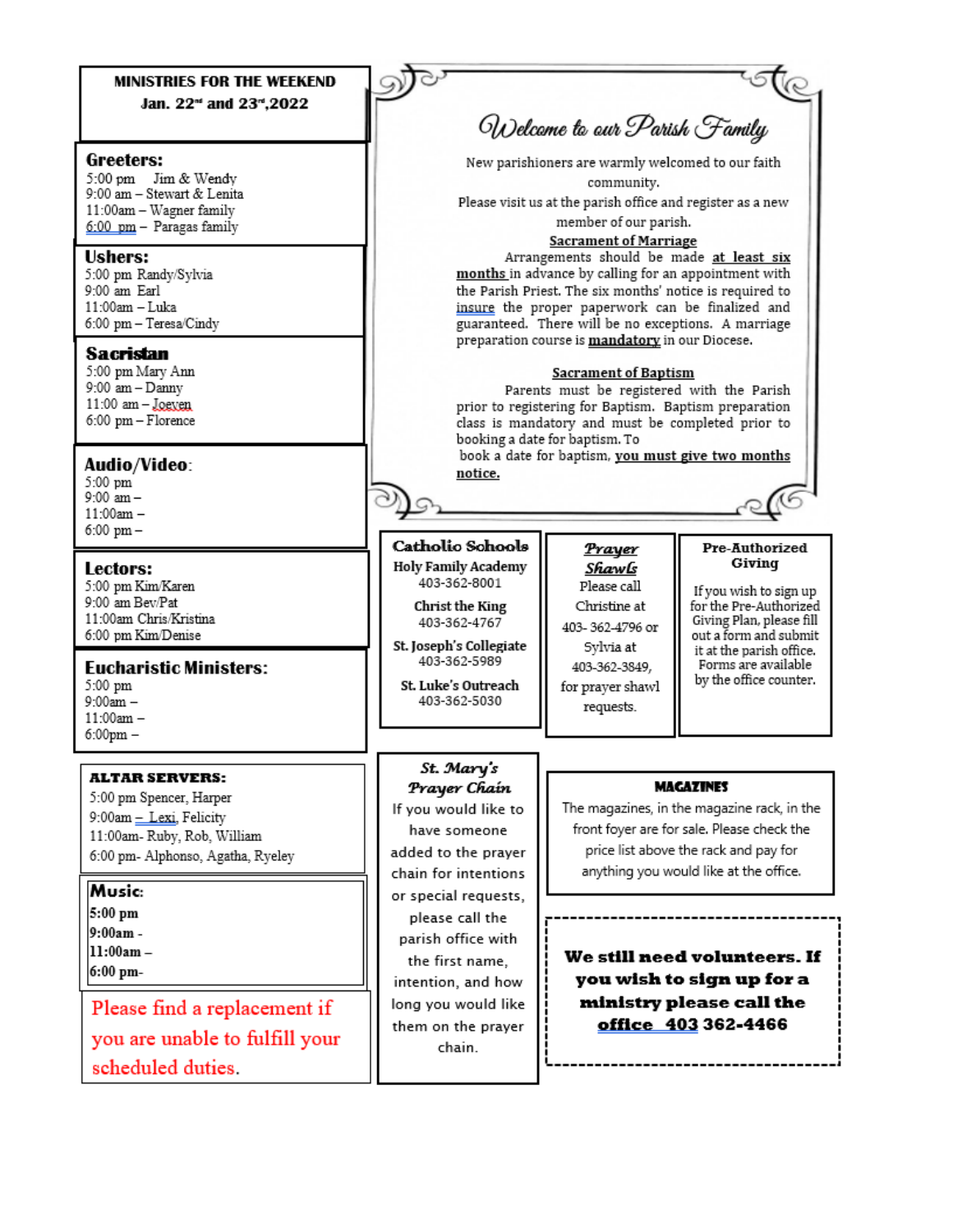# SACRAMENTS

Any questions concerning sacraments please call the office.

403 362-4466.

## **Altar Server Training**

Open to any age after you've received your First Eucharist (Communion).

Extra training helps you feel more comfortable when you're serving the Mass.

If you are interested in becoming an altar server the new training/practice dates are:

## **Jan. 19 th from 4:00 to 5:30 p.m.**

**Jan. 21st from 4:00 to 5:30 p.m.**

**Jan. 22nd from 10:00 to 11:30 a.m.**

**Jan. 23rd from 2:00 to 3:30 p.m.**

Contact Juliana Ragot :

stmbsacraments@gmail.com



## **ST. JOHN BERCHMAN** (Patron of Altar Servers) Feast Day: November 26

## TO AN ALTAR SERVER

To assist Christ at the altar. To serve Him freely there. Where even the angels faiter Bowed low in reverent prayer.

May God bless you forever. And keep you in His care. And guard you, that you never Belie the robes you wear.

Throughout life, then, endeavor God's graces to employ, For your most deserving reward Will be eternal joy.

God Bless You For Your Service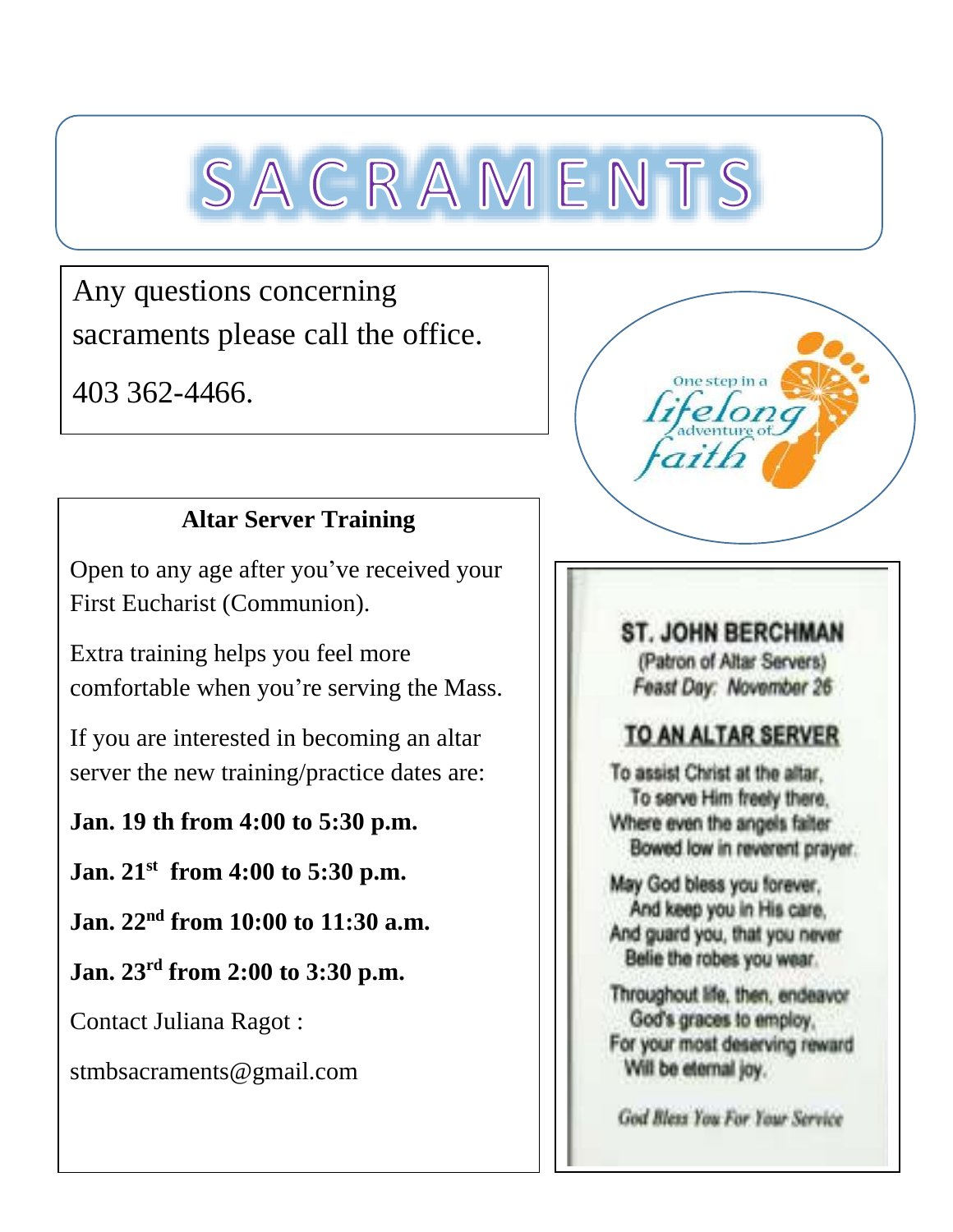## **Divine Mercy Daily**

Today the Lord said to me, **I have opened My heart as a living fountain of mercy. Let all souls draw life from it. Let them approach this sea of mercy with great trust. Sinners will attain justification , and the just will be confirmed in good. Whoever places his trust in My mercy will be filled with My divine peace at the hour of death/. (Diary, 1520)**

Prayer response: I come to Your open heart, a living fountain of mercy, an ocean of mercy - with trust in You! I come and appeal to Your mercy both for sinners and for the just that we may all be filled with Your divine peace at the hour of death.

(the words of the Lord in boldface type)

(link to receive on your email is [TheDivineMercy.org/dmdsignup\)](http://thedivinemercy.org/dmdsignup)

## **Sanctity of Life Corner**

In the following weeks there will be short paragraphs from the book **"The Case for Life" Scott Klusendorf.** Scott is president of Life Training Institute, a graduate of UCLA. He has written a book that clearly defends life, stating very factually(scientifically) the case for the unborn.

**Let us pray for an end to abortion, for those challenged with unplanned pregnancies, agencies that seek to support, locally the Crossroads Clinic, and Pregnancy Care Centres all over Canada. God breathed life into these little bodies, let us be His army, fighting this insidious evil with love and faith. Scott will help us to educate and arm ourselves to speak up for those most vulnerable. May his wisdom give us much to reflect on.**

### **Chapter 1 What's the issue?**

*The abortion controversy is not a debate between those who are pro-choice and those who are anti-choice. It's not about privacy. It's not about trusting women to decide. It's not about forcing one's morality. It's about one question that trumps all others. What is the unborn? Is the unborn a member of the human family?*

*In the science of Embryology, it is stated that a zygote is the beginning of a new human being. Philosophically, there is no morally significant difference between an embryo you once were and the adult you are today. In short, although humans differ immensely with respect to talents, accomplishments, and degrees of development, they are nonetheless equal because they share a common human nature.*

(T.W. Sadler, Langman's Embrology, 5th Edition Keith L. Moore and T.V. N. Persaud, The Developing Human; Clinically oriented Embryology 1998)

*Fill us with your wisdom Lord, give us clarity and understanding and the unconditional love to do your will in all things. Amen*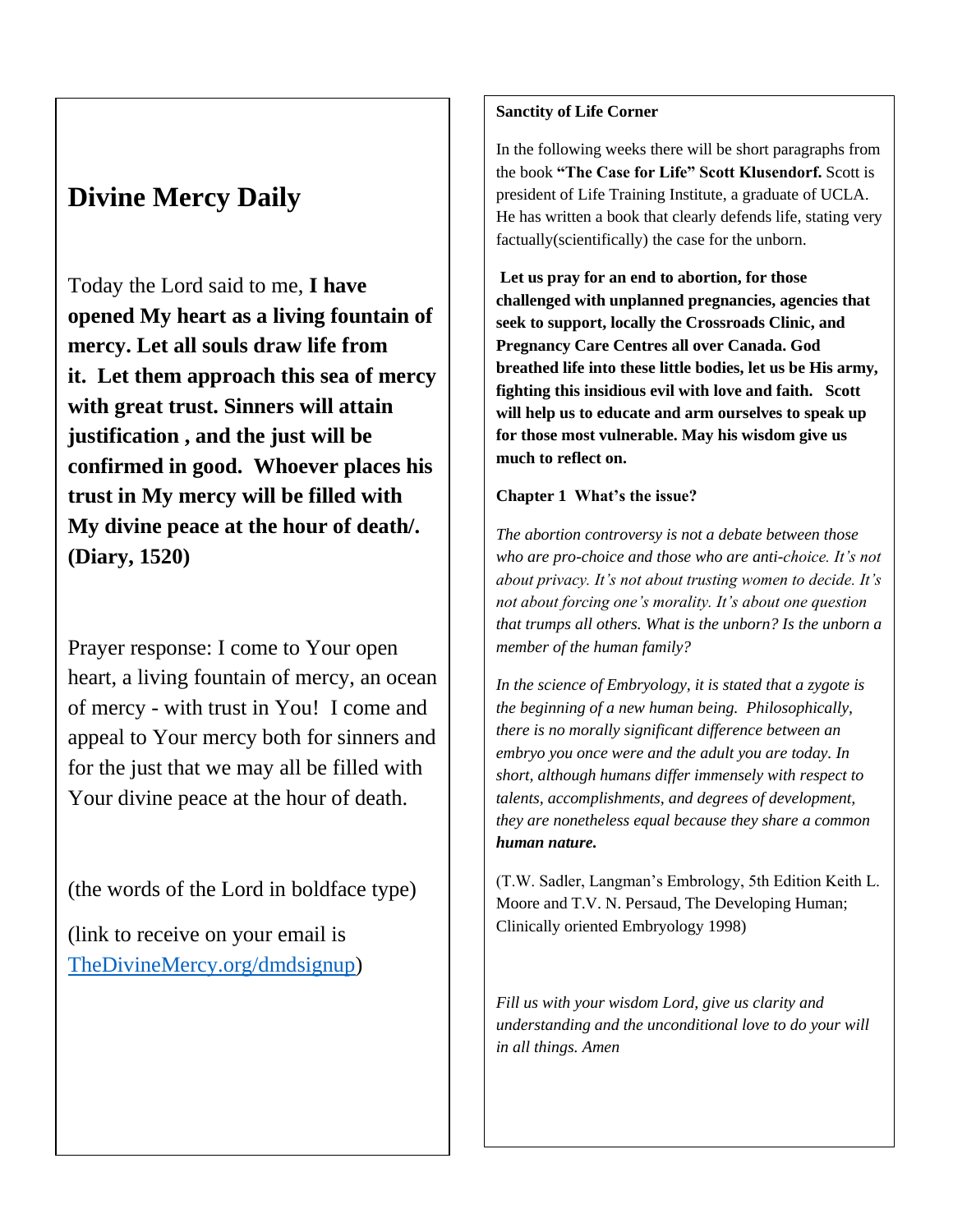## **Volunteers Needed:**

## **Greeters**

**We are looking for volunteers to greet the visitors, and answer any questions they may have.**

**All that's needed is to be at the church about 30 – 45 minutes before Mass starts, stand in the foyer smile and say "Welcome to St. Marys". Once Mass starts, your job is done.**

## **Ushers**

**We are currently looking for ushers, particularly for the Sunday Masses. Ushers help parishioners find a seat, take the collection baskets around and up to the altar. Make sure the communion line moves along and hand out the church bulletin when Mass is ended.**

## **Altar Servers;**

**We are currently looking for altar servers. We will train.**

## **Live Stream**

**We are looking for a few people to learn to live stream the Masses. If you are interested, please contact the office.** 

 **If you're interested in any of these Ministries, please call the office 403 362- 4466.**

## **Exposition of the Blessed Sacrament**



Wednesday, Jan. 19<sup>th</sup>, 2022 1:00 p.m. to 6:30 p.m. Friday, February 4th , 2022 9:30 a.m. to 2:00 p.m.



It is good for us to spend time before the Tabernacle, to feel the gaze of Jesus upon us.

- Pope Francis

**First Friday and every third Wednesday of the month Friday 9:30 to 2:00 p.m. Wednesday 1:00 to 6:30** 

**p.m.**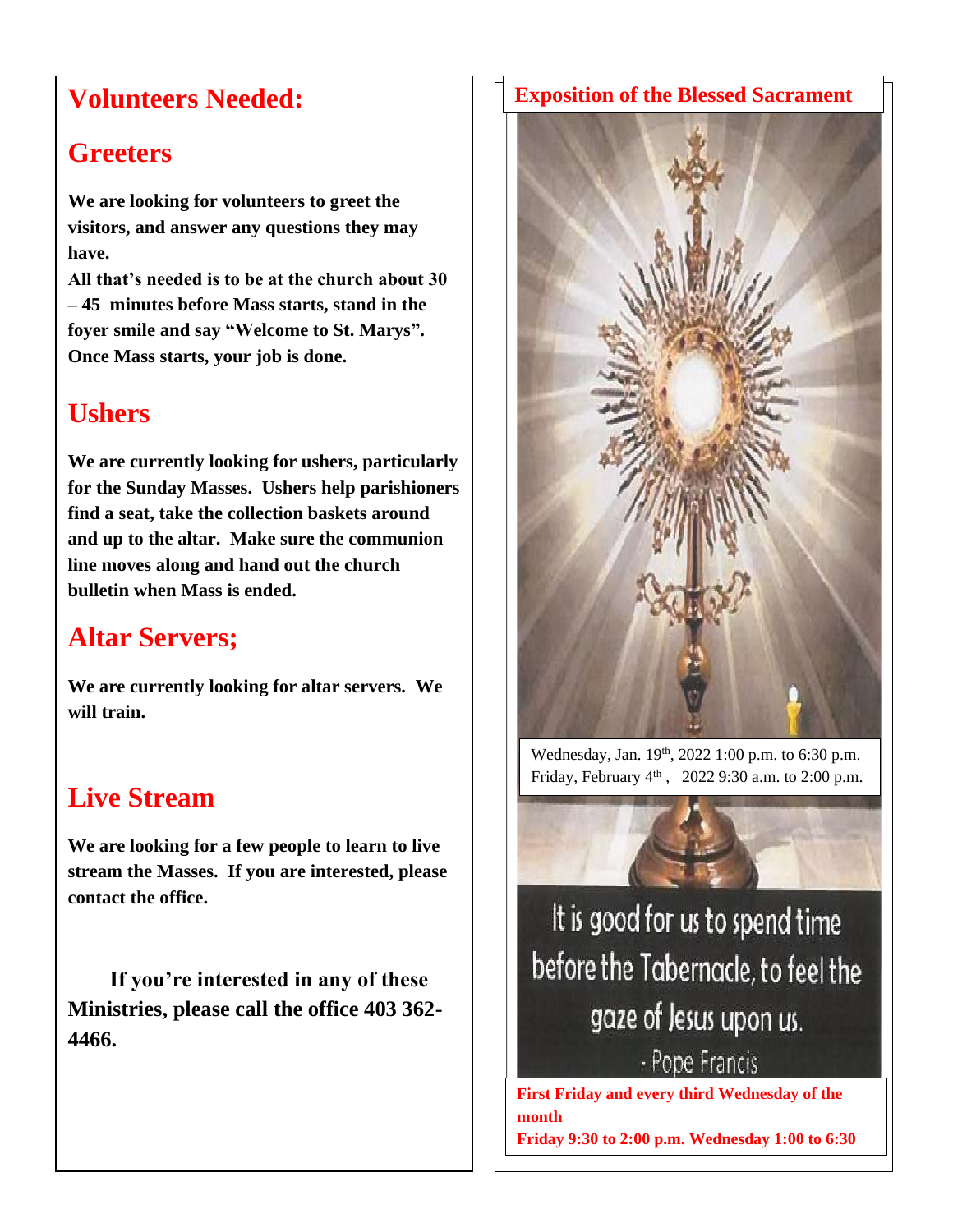## **2021-2023 Synod on Synodality Prayer**

**We stand before You, Holy Spirit, as we gather together in Your name. With You alone to guide us, make Yourself at home in our hearts; Teach us the way we must go and how we are to pursue it. We are weak and sinful; do not let us promote disorder. Do not let ignorance lead us down the wrong path nor partiality influence our actions. Let us find in You our unity so that we may journey together to eternal life and not stray from the way of truth and do what is right. All this we ask of You, who are at work in every place and time, in the communion of the Father and the Son, forever and ever. Amen.**



Come Holy Spirit Come, enkindle within us the fire of your love, pour forth Your Spirit and renew the face of the earth.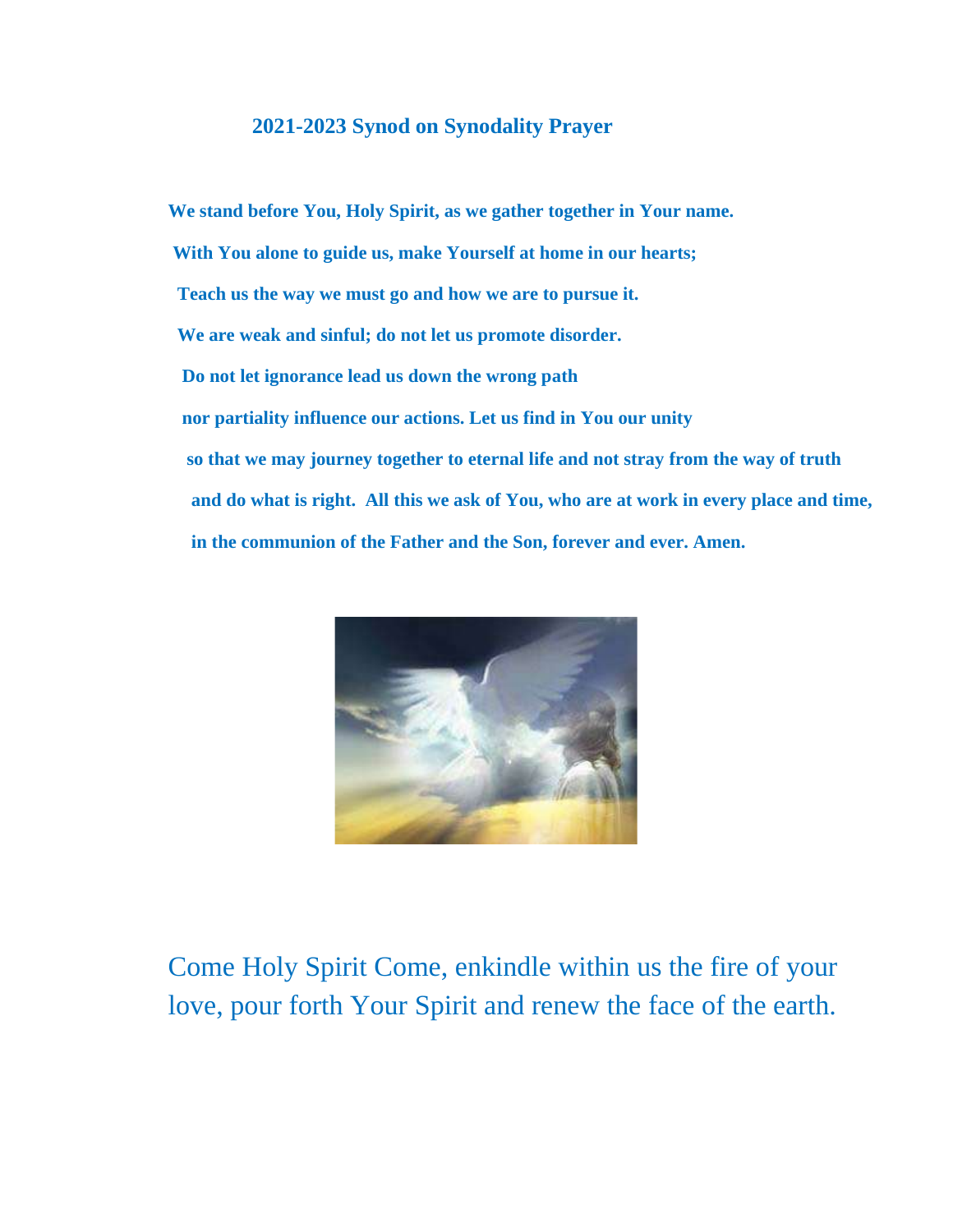# How have you experienced WALKING **TOGETHER** AS THE CHURCH?

People of God throughout the world are invited by the Holy Father and the Bishops to examine the way the Church has carried forward her work and mission in the world.

In the Diocese of Calgary, you will be able to participate in the Synod through your involvement in parish committees or groups, lay associations, Catholic schools, or online.

## **GET INVOLVED** IN THE SYNODAL PROCESS

We are in the early stages of the local Synodal process. For more information and to sign up for updates on the Synod on Synodality in our Diocese

## X VISIT CATHOLICYYC.CA/ SYNOD



For a synodal Church communities a participation a mission PASTORAL DISCERNMENT ADVISOR Y COMMITTEE

The Committee has been established by the Bishop to facilitate and sustain the pathways for consulting the People of God during the Diocesan Phase of the Synod and for the continuing renewal of the Diocese

Bishop William T. McGrattan IB shop of Calgary Rev Wilhert Chin Jon V G | Moderator of the Cura Rev Kevin Tumback, VG. [Pastor, All Saints, Lothbridge Huy Nguyen (Director of Pastoral Mersory Dr Bonne Annchiarico | FacAtator, GrACE Dorothy Burns | Facilitator, Cirtholic Education Rev Fabio Desouza | Pattor Rev Daniel Wilson, LC | Religious Priest Deacon Stephen Robinson | Deacon Sister Diarute Turner, OSE | Religious Sister Judy look | Catholic Women League Lorand Szojka | Knights of Columbus Gabnel Maglatang | Lay Associations

## #ListeningChurch



#### What is a Synod?

Synod" is an ancient and venerable word in the Tradition of the<br>Church which indicates the path along which the People of God walk together Synodaley denotes the particular style that qualifies the life<br>and mission of the Church, expressing her nature as the People of God pument of topiche and garbonig in assembly, summoned by the Lord<br>Jesus in the power of the Holy Spirit to proclaim the Gospol



Chelsea Marshall | Calgary Catholic School District Tomas Rochlad J Christ the Redeemer Catholic Schools Heather Irvise | Medicise Hat Catholic Board of Education Dr. Febri Baltutis | St. Mary's University Kashleen Boskill | Young Adults Lan Duck Chief | Indigenous Community Fernando Tinoco | Fr. Naphin Deanery

Stielley Kehrig | Bishop Grandin Dearwry Sandra Will-Krile | St. John Paul II Deaner Sarah Siamp | Lethbridge Deanory Mona Patterson | Medicine Hat Dewoen Doug Leech | Crowsrest Pass Deanery